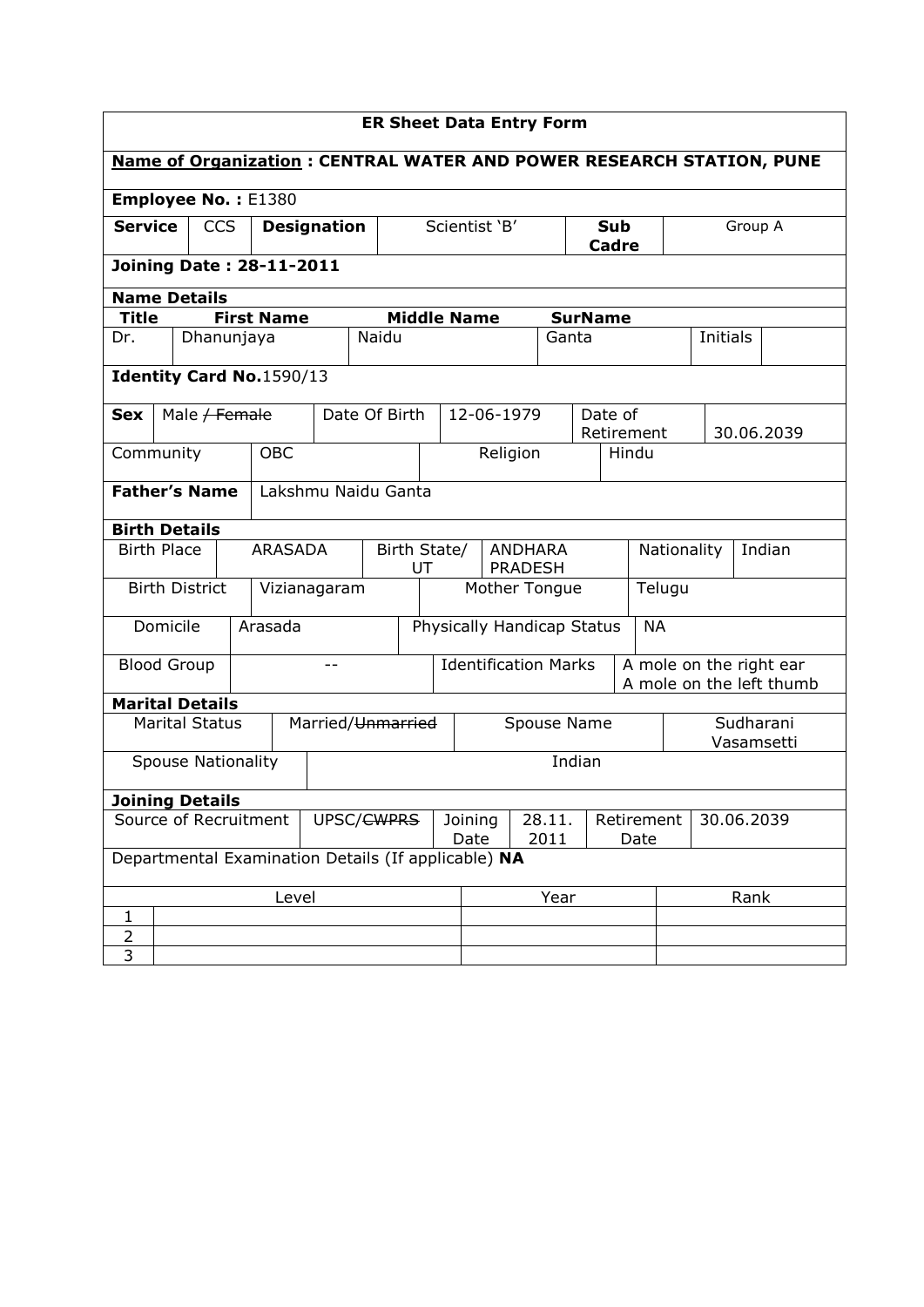| Remarks (if any)               | No               |             |              |              |  |  |  |  |
|--------------------------------|------------------|-------------|--------------|--------------|--|--|--|--|
| Languages known                |                  |             |              |              |  |  |  |  |
|                                | Name of Language | <b>Read</b> | <b>Write</b> | <b>Speak</b> |  |  |  |  |
| Indian Languages<br>1<br>Known | Telugu           | yes         | yes          | yes          |  |  |  |  |
| $\overline{2}$                 | Hindi            | yes         | yes          | yes          |  |  |  |  |
| 3                              |                  |             |              |              |  |  |  |  |
| $\overline{4}$                 |                  |             |              |              |  |  |  |  |
| 5                              |                  |             |              |              |  |  |  |  |
|                                |                  |             |              |              |  |  |  |  |
| Foreign Languages<br>Known     | English          | yes         | yes          | yes          |  |  |  |  |
| $\overline{2}$                 |                  |             |              |              |  |  |  |  |
| 3                              |                  |             |              |              |  |  |  |  |

# Details of deputation (if applicable) NA

| Name of the Office | Post held at that<br>time in parent office | Name of post<br>(selected for<br>deputation | Period of deputation |      |  |  |
|--------------------|--------------------------------------------|---------------------------------------------|----------------------|------|--|--|
|                    |                                            |                                             | Since                | From |  |  |
|                    |                                            |                                             |                      |      |  |  |

# Details of Foreign Visit NIL

| SI.<br>No. | Place of Visit | Date of<br>visit | Post held at<br>that time | Whether it  <br>is a<br>personal or<br>official visit | Details of visit |
|------------|----------------|------------------|---------------------------|-------------------------------------------------------|------------------|
|            |                |                  |                           |                                                       |                  |

# Transfer/Posting Detail (if applicable) NA

| Place | Period of posting |      |  |  |  |  |
|-------|-------------------|------|--|--|--|--|
|       | Since             | From |  |  |  |  |
|       |                   |      |  |  |  |  |
|       |                   |      |  |  |  |  |
|       |                   |      |  |  |  |  |
|       |                   |      |  |  |  |  |
|       |                   |      |  |  |  |  |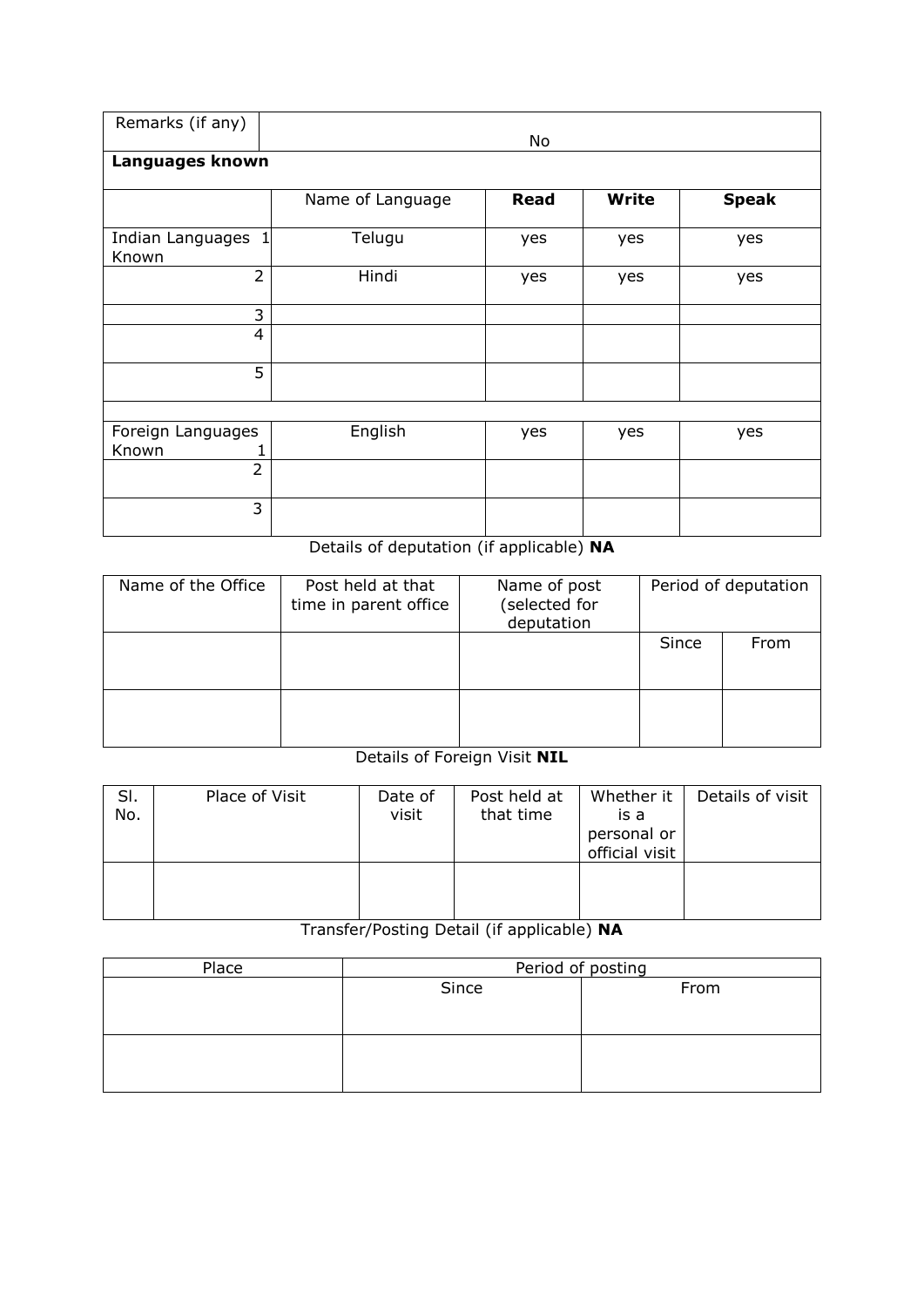|                      | Qualification (Use extra photocopy sheets for multi qualifications, experience, training, awards details) |              |                        |                                       |                                       |                         |               |                                                                                               |                         |                                                                                |                                          |  |  |
|----------------------|-----------------------------------------------------------------------------------------------------------|--------------|------------------------|---------------------------------------|---------------------------------------|-------------------------|---------------|-----------------------------------------------------------------------------------------------|-------------------------|--------------------------------------------------------------------------------|------------------------------------------|--|--|
|                      | Qualification                                                                                             |              |                        | Discipline                            |                                       |                         |               | Specialization 1                                                                              |                         |                                                                                |                                          |  |  |
|                      | PhD                                                                                                       |              |                        |                                       |                                       | <b>GEOPHYSICS</b>       |               |                                                                                               | <b>MGNETOTELLURICS</b>  |                                                                                |                                          |  |  |
|                      | Year                                                                                                      |              |                        | Division                              |                                       |                         | CGPA/ % Marks |                                                                                               |                         |                                                                                | Specialization 2                         |  |  |
|                      |                                                                                                           |              |                        |                                       | $---$                                 |                         |               |                                                                                               |                         |                                                                                | ENGINEERING                              |  |  |
|                      | 2010                                                                                                      |              |                        |                                       |                                       |                         |               |                                                                                               |                         | SEISMOLOGY                                                                     |                                          |  |  |
|                      | Institution                                                                                               |              |                        |                                       |                                       | University              |               | Place                                                                                         |                         |                                                                                | Country                                  |  |  |
|                      | NATIONAL GEOPHYSICAL                                                                                      |              |                        |                                       |                                       | <b>OSMANIA</b>          |               | <b>HYDERABAD</b>                                                                              |                         |                                                                                | <b>INDIA</b>                             |  |  |
|                      | RESEARCH INSTITUTE                                                                                        |              |                        |                                       |                                       | <b>UNIVERSITY</b>       |               |                                                                                               |                         |                                                                                |                                          |  |  |
| <b>Experience</b>    |                                                                                                           |              |                        |                                       |                                       |                         |               |                                                                                               |                         |                                                                                |                                          |  |  |
|                      | Type of Posting                                                                                           |              |                        |                                       |                                       |                         |               |                                                                                               | Level                   |                                                                                |                                          |  |  |
|                      | <b>GOVT OF INDIA</b>                                                                                      |              |                        |                                       |                                       |                         |               |                                                                                               | GROUP 'A'               |                                                                                |                                          |  |  |
|                      | Designation                                                                                               |              |                        |                                       |                                       |                         |               |                                                                                               | <b>Present Position</b> |                                                                                |                                          |  |  |
|                      | SCIENTIST 'B'                                                                                             |              |                        |                                       |                                       |                         |               |                                                                                               | SCIENTIST 'B'           |                                                                                |                                          |  |  |
|                      | Ministry                                                                                                  |              |                        |                                       |                                       |                         |               |                                                                                               | Department              |                                                                                |                                          |  |  |
|                      | MINISTRY OF WATER                                                                                         |              |                        |                                       |                                       |                         |               | ENGINEERING SEISMOLOGY                                                                        |                         |                                                                                |                                          |  |  |
|                      | RESOURCES, GANGA                                                                                          |              |                        |                                       |                                       |                         |               |                                                                                               |                         |                                                                                |                                          |  |  |
|                      | REJUVENATION AND RIVER                                                                                    |              |                        |                                       |                                       |                         |               |                                                                                               |                         |                                                                                |                                          |  |  |
|                      | <b>DEVELOPMENT</b><br>Office                                                                              |              |                        |                                       |                                       |                         |               |                                                                                               | Place                   |                                                                                |                                          |  |  |
|                      | CENTRAL WATER AND POWER                                                                                   |              |                        |                                       |                                       |                         |               |                                                                                               | <b>PUNE</b>             |                                                                                |                                          |  |  |
|                      | <b>RESEARCH STATION</b>                                                                                   |              |                        |                                       |                                       |                         |               |                                                                                               |                         |                                                                                |                                          |  |  |
|                      | <b>Experience Subject</b>                                                                                 |              |                        |                                       |                                       | Period of Posting       |               |                                                                                               |                         |                                                                                |                                          |  |  |
|                      | Major                                                                                                     |              |                        |                                       | Minor<br>From                         |                         |               |                                                                                               |                         |                                                                                | To                                       |  |  |
|                      | Engineering seismology                                                                                    |              |                        |                                       | 28.11.2011<br>Geophysics<br>Till date |                         |               |                                                                                               |                         |                                                                                |                                          |  |  |
|                      | (Annexure is enclosed)<br>(minimum 1 week & above)                                                        |              |                        |                                       |                                       |                         |               | Note:-Refer the Annexure to fill above Major, Minor Subjects and below given training subject |                         |                                                                                |                                          |  |  |
| Training             |                                                                                                           |              |                        |                                       |                                       |                         |               |                                                                                               |                         |                                                                                |                                          |  |  |
| <b>Training Year</b> |                                                                                                           |              |                        | <b>Training Name</b>                  |                                       |                         |               |                                                                                               | <b>Training Subject</b> |                                                                                |                                          |  |  |
| 2010                 |                                                                                                           |              |                        | <b>TCHNOLOGY LED</b>                  |                                       |                         |               | Business plan preparation and presentation.                                                   |                         |                                                                                |                                          |  |  |
|                      |                                                                                                           |              |                        | <b>ENTREPRENEURSHIP of HRDG, CSIR</b> |                                       |                         |               |                                                                                               |                         |                                                                                |                                          |  |  |
| 2012                 |                                                                                                           |              |                        | Geotechnical investigations for       |                                       |                         |               |                                                                                               |                         |                                                                                | Seismological and geophysical aspects in |  |  |
|                      |                                                                                                           |              | hydroelectric projects |                                       |                                       |                         |               |                                                                                               |                         | Hydroelectric projects.                                                        |                                          |  |  |
|                      | Level                                                                                                     |              |                        |                                       |                                       |                         |               |                                                                                               |                         | Institute Name, Place   Field Visit Country   Field Visit Place (within India) |                                          |  |  |
|                      |                                                                                                           |              | National Geophysical   |                                       |                                       | China                   |               |                                                                                               |                         |                                                                                |                                          |  |  |
|                      | Research Scholar                                                                                          |              |                        | Research Institute.                   |                                       |                         |               |                                                                                               |                         |                                                                                |                                          |  |  |
| Scientist            |                                                                                                           | <b>CWPRS</b> |                        |                                       |                                       |                         |               |                                                                                               |                         | Indore, Madhya Pradesh                                                         |                                          |  |  |
|                      |                                                                                                           |              |                        |                                       |                                       |                         |               |                                                                                               |                         |                                                                                | Ujh, Jammu&Kashmir                       |  |  |
|                      | <b>Sponsoring Authority</b>                                                                               |              |                        |                                       |                                       | Period of Training      |               |                                                                                               | Duration                |                                                                                | Result                                   |  |  |
|                      |                                                                                                           |              |                        | From                                  |                                       | To                      |               |                                                                                               | in Weeks)               |                                                                                |                                          |  |  |
|                      | <b>CSIR</b>                                                                                               |              |                        | 1.06.2010                             |                                       | 22.06.2010              |               |                                                                                               | 3                       |                                                                                | Qualified                                |  |  |
|                      | <b>CWPRS</b>                                                                                              |              | 27.02.2012             |                                       |                                       | 29.02.2012              |               |                                                                                               | 0.3                     |                                                                                | Qualified                                |  |  |
|                      | <b>Awards/Publications</b>                                                                                |              |                        |                                       |                                       |                         |               |                                                                                               |                         |                                                                                |                                          |  |  |
| Type of Activity:    |                                                                                                           |              |                        |                                       |                                       |                         |               | Academic                                                                                      |                         |                                                                                | Non Academic                             |  |  |
| <b>Activity Area</b> |                                                                                                           |              |                        |                                       |                                       |                         |               | <b>Activity Subject</b>                                                                       |                         |                                                                                | <b>Activity Title</b>                    |  |  |
| <b>GEOPHYSICS</b>    |                                                                                                           |              |                        |                                       |                                       | MAGNETOTLLURICS/SEISMOL |               |                                                                                               |                         |                                                                                | <b>RESEARCH PAPERS</b>                   |  |  |
|                      |                                                                                                           |              |                        |                                       |                                       | <b>OGY</b>              |               |                                                                                               |                         |                                                                                |                                          |  |  |
| Month<br>Day         |                                                                                                           |              |                        | Year                                  |                                       |                         | Activity      |                                                                                               |                         | Level                                                                          |                                          |  |  |
|                      |                                                                                                           |              |                        |                                       |                                       |                         |               | Description/Remarks                                                                           |                         |                                                                                |                                          |  |  |
| 15                   | 07                                                                                                        |              |                        | 2009                                  |                                       |                         |               | Deep electrical imaging of                                                                    |                         |                                                                                | INTERNATIONAL                            |  |  |
|                      |                                                                                                           |              |                        |                                       |                                       |                         |               | the Narmada-Tapti region,                                                                     |                         |                                                                                |                                          |  |  |
|                      |                                                                                                           |              |                        |                                       |                                       |                         |               | central India from                                                                            |                         |                                                                                |                                          |  |  |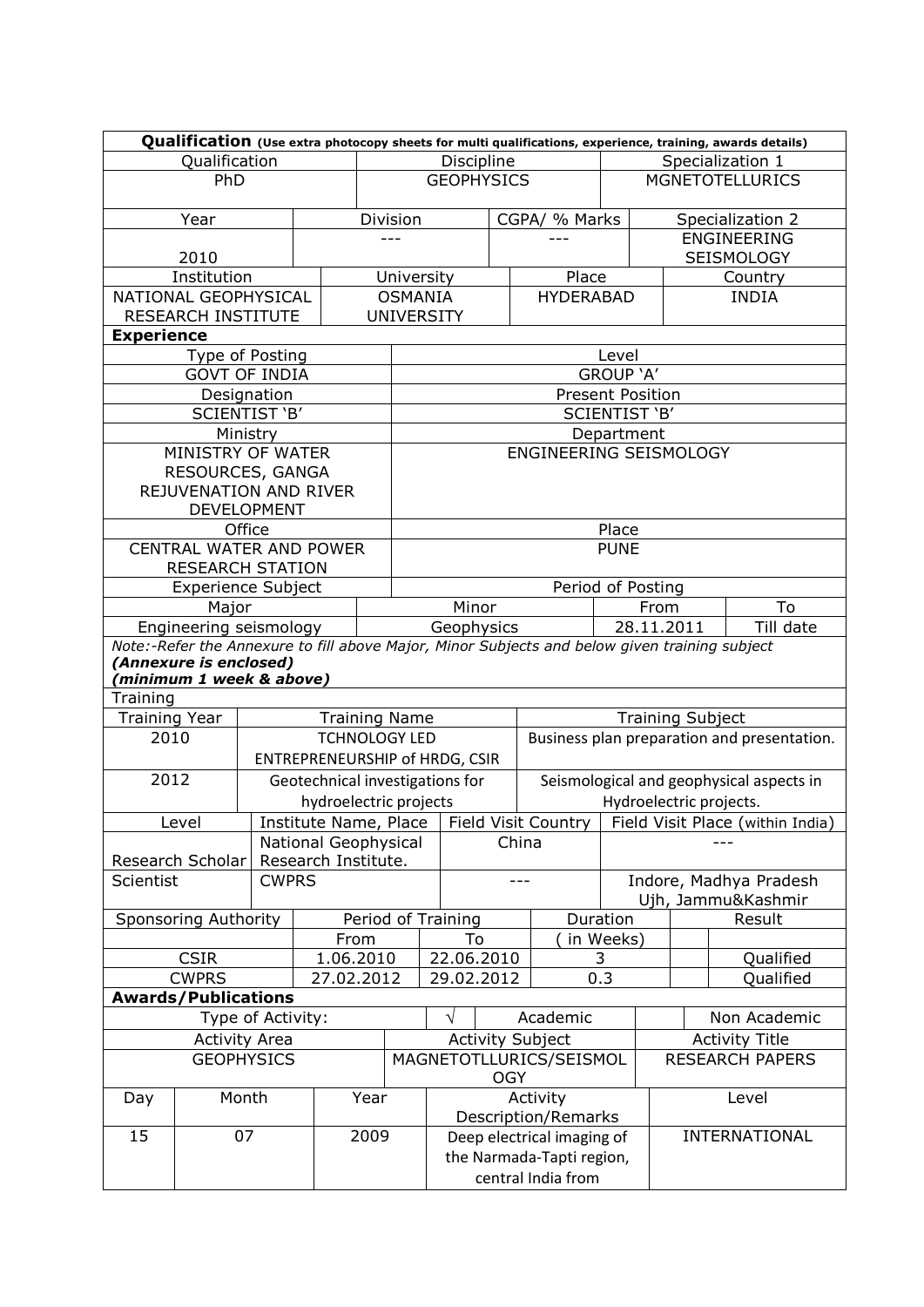|    |    |      | magnetotellurics               |                      |
|----|----|------|--------------------------------|----------------------|
| 24 | 03 | 2010 | Deep crustal electrical        | INTERNATIONAL        |
|    |    |      | conductivity beneath           |                      |
|    |    |      | Narmada-Son lineament zone     |                      |
|    |    |      | and its tectonic implications  |                      |
| 08 | 12 | 2009 | Electrical structure across    | INTERNATIONAL        |
|    |    |      | Lesser and Higher NW           |                      |
|    |    |      | Himalaya, India                |                      |
| 04 | 08 | 2011 | Electrical signatures of the   | INTERNATIONAL        |
|    |    |      | earth's crust in central India |                      |
|    |    |      | as inferred from               |                      |
|    |    |      | magnetotelluric study          |                      |
| 08 | 12 | 2010 | Deep electrical signatures     | <b>INTERNATIONAL</b> |
|    |    |      | across the Achankovil Shear    |                      |
|    |    |      | Zone, Southern Granulite       |                      |
|    |    |      | Terrain inferred from          |                      |
|    |    |      | magnetotellurics               |                      |
| 01 | 01 | 2015 | Deciphering seismicity         | <b>NATIONAL</b>      |
|    |    |      | pattern from crustal           |                      |
|    |    |      | architecture and MEQ study     |                      |
|    |    |      | at Indira Sagar reservoir,     |                      |
|    |    |      | India                          |                      |

### AWARDS/FELLOWSHIPS:

- 1. Received AP young scientist award by AP Akademi of sciences, Hyderabad for the year 2010.
- 2. Merit certificate  $(2<sup>nd</sup> prize)$ : Awarded in appreciation of the Business plan presented on completion of the training programme on TCHNOLOGY LED ENTREPRENEURSHIP of HRDG, CSIR.
- 3. Received CSIR Senior Research Fellowship (SRF) for the duration 2008-2011.
- Note: (i) Concerned CCS Officer is responsible for the correctness of information sent through ER Sheet proforma.
- (ii) Subject to verification by the concerned administrative authorities.<br>
Place: Place :

Information checked and verified – by Signature of Officer

| Section<br>Officer | Ministry/<br>Department |                          |  |
|--------------------|-------------------------|--------------------------|--|
| E-mail id          | Room NO.                | <b>Building</b><br>Name: |  |
| Phone NO.          | Wing No.                |                          |  |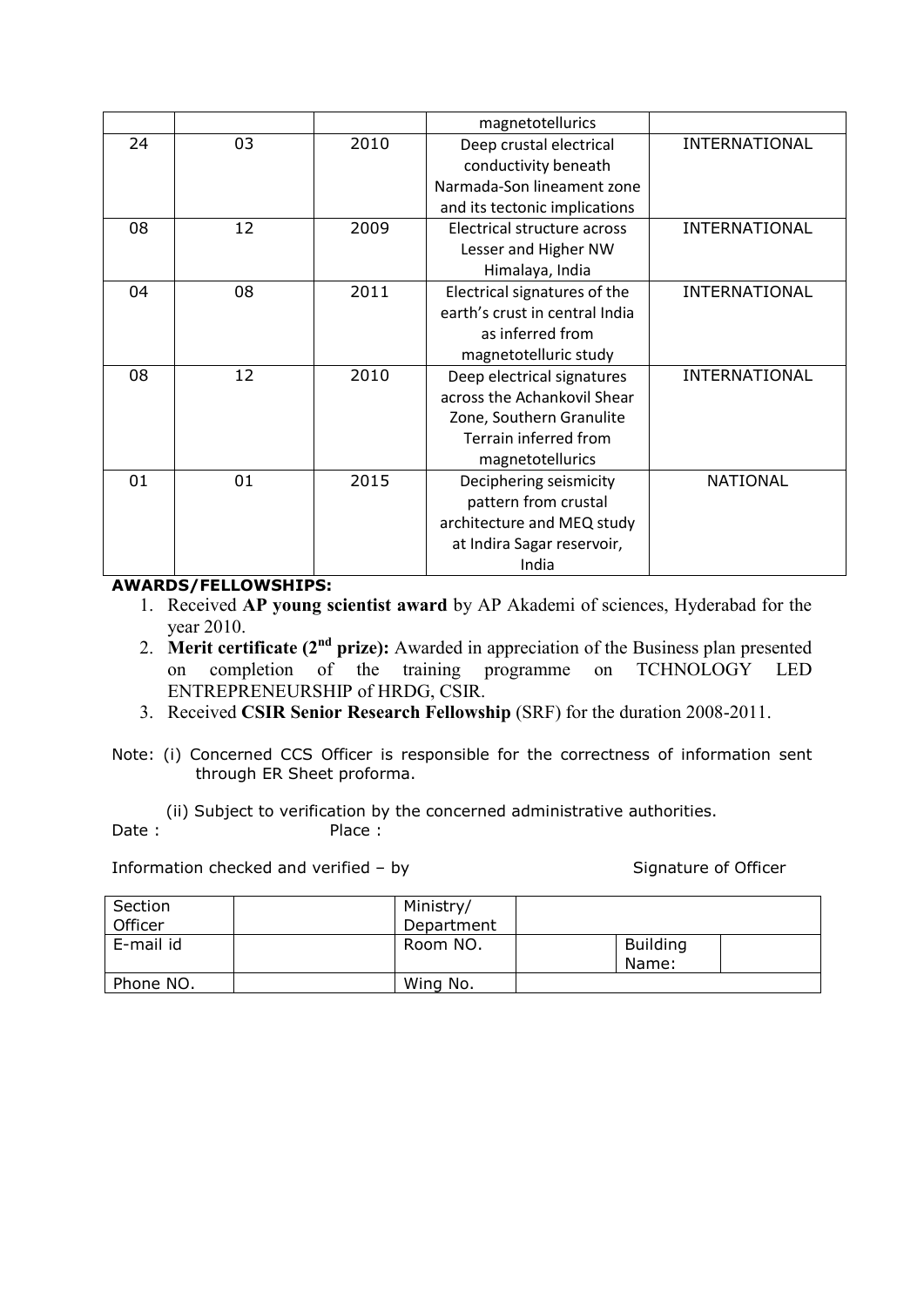ANNEXURE-1

Major and minor work experience:

The major work experience in which I am actively involved is Seismic hazard evaluation for safety and economical design of engineering projects and micro earthquake investigations for river valley projects. I am working on the same till today.

- Establishing a network of seismological observatories in and around the dam site to study the seismicity of the area and thereof Reservoir Triggered Seismicity.
- Seismic hazard analysis for sites of important structures such as, dams, nuclear power plants, etc. using Deterministic and Probabilistic Seismic Hazard analysis (DSHA and PSHA) approaches.

Earlier, I have been associated with National Geophysical Research Institute, Hyderabad for seven years as a research scholar and worked on various geological and geotectonic problems in India. i.e. Renewable energy related problems, Hydrocarbon exploration and Deep crustal studies etc.

- On-shore and off-shore work experience in various parts of the India for hydrocarbon exploration, geothermal exploration and deep crustal studies.
- I have research papers published in International and National (SCI) journals, which support my quality of work.
- Participated in several National/International work shops/seminars and presented research papers in India and abroad.